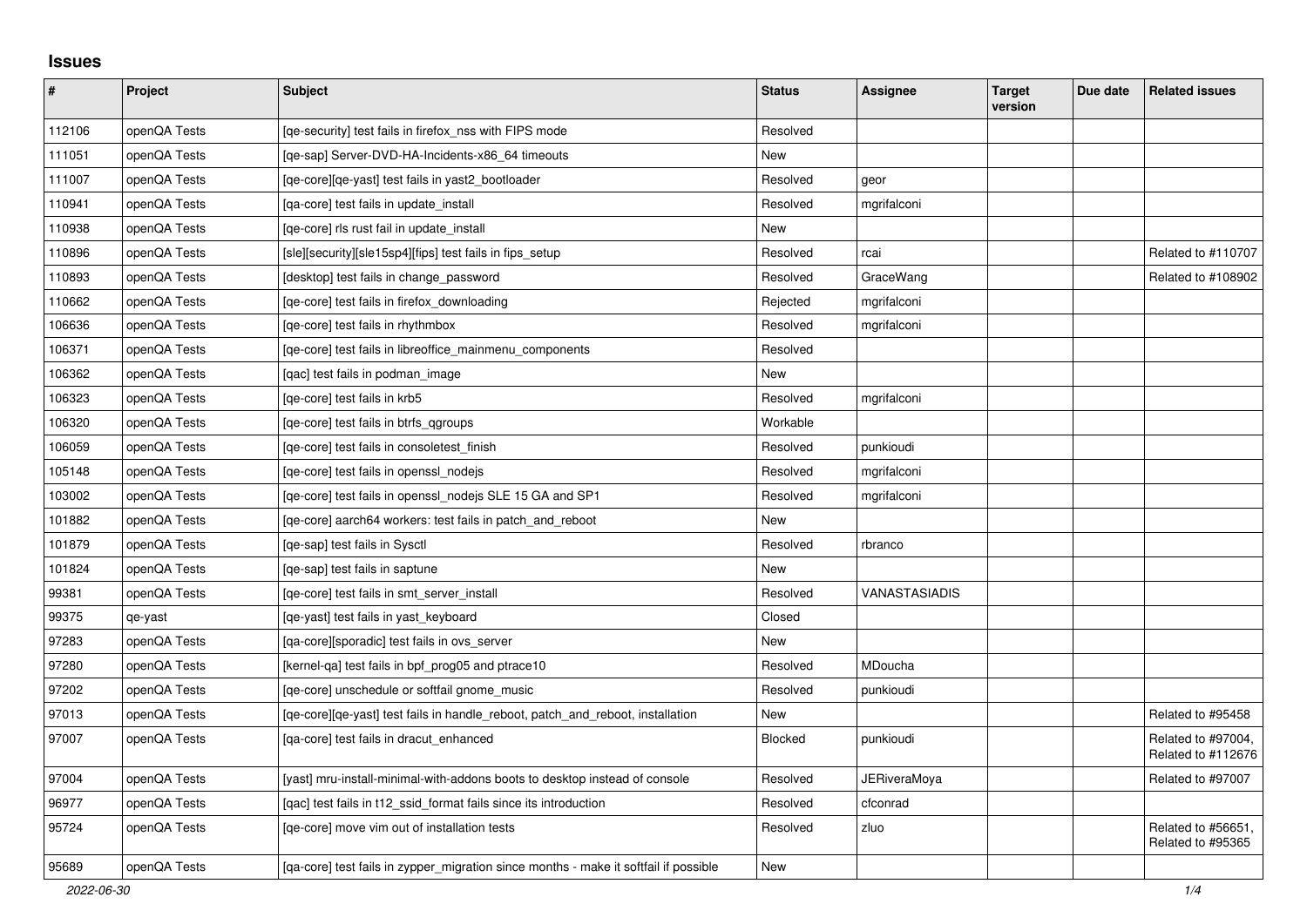| $\vert$ # | <b>Project</b>              | <b>Subject</b>                                                                                          | <b>Status</b> | Assignee            | <b>Target</b><br>version | Due date | <b>Related issues</b>                                         |
|-----------|-----------------------------|---------------------------------------------------------------------------------------------------------|---------------|---------------------|--------------------------|----------|---------------------------------------------------------------|
| 95653     | openQA Tests                | [qe-core] test fails in gnome_music                                                                     | Rejected      |                     |                          |          |                                                               |
| 95362     | openQA Tests                | [ge-core] make zypper call use serial terminal regardless of the architecture                           | Workable      | szarate             |                          |          | Related to #95365,<br>Related to #90008,<br>Related to #75319 |
| 94723     | openQA Tests                | [ge-yast][ge-core][gem] test fails in installation due to SCC key rotation                              | Closed        |                     |                          |          |                                                               |
| 94534     | openQA Tests                | [gem][ge-core] test fails in scc registration                                                           | Resolved      | okurz               |                          |          |                                                               |
| 94171     | openQA Tests                | [qem][sap] test fails in check_logs about 50% of times                                                  | Rejected      |                     |                          |          | Related to #95458                                             |
| 94126     | openQA Tests                | [qe-sap][qem][sap] test fails in boot_from_pxe                                                          | New           |                     |                          |          |                                                               |
| 94033     | openQA Tests                | [gem][gac] test fails in validate btrfs                                                                 | Rejected      |                     |                          |          |                                                               |
| 92566     | openQA Tests                | [qe-sap][qem][SAP]test fails in Sysctl                                                                  | Resolved      | jadamek             |                          |          |                                                               |
| 92560     | openQA Tests                | [qe-sap][qem][sap]test fails in partitioning_firstdisk                                                  | <b>New</b>    | jadamek             |                          |          |                                                               |
| 92482     | openQA Tests                | [gem][ge-core] test fails in update install                                                             | Resolved      | mgrifalconi         |                          |          |                                                               |
| 90896     | openQA Tests                | [qe-sap][qem][sporadic] test fails in check_cluster_integrity                                           | New           | jadamek             |                          |          |                                                               |
| 90737     | openQA Tests                | [gem][ga-core] test fails in audit2allow: timeout                                                       | Resolved      | mgrifalconi         |                          |          |                                                               |
| 90257     | openQA Tests                | [gem][firefox] test fails in firefox html5                                                              | Resolved      | dzedro              |                          |          |                                                               |
| 90245     | openQA Tests                | [qe-core][qem][bot] test fails in installation because it's scheduled with a wrong repo                 | Resolved      |                     |                          |          |                                                               |
| 89455     | openQA Tests                | [qe-sap][qe-asg][qem][ha] test fails in qnetd - 15-SP2, 15-SP1, 15-GA                                   | Resolved      | jadamek             |                          |          |                                                               |
| 89284     | openQA Tests                | [qac] test fails in docker s390                                                                         | Resolved      | pdostal             |                          |          |                                                               |
| 89272     | openQA Tests                | [gac]test fails in docker image aarch64 and s390                                                        | Resolved      | pdostal             |                          |          |                                                               |
| 88305     | openQA Tests                | [qe-core][scc] test fails in scc_registration                                                           | Resolved      | dzedro              |                          |          |                                                               |
| 88301     | openQA Tests                | [qe-core][tomcat] test fails in tomcat-succesfully-installed                                            | Resolved      | mgrifalconi         |                          |          |                                                               |
| 81264     | openQA Tests                | [gem] test fails in ha cluster init                                                                     | Rejected      |                     |                          |          |                                                               |
| 81230     | openQA Tests                | [gem][maint][wicked] t15 bridge ifreload all bond - ERROR: bond0 is enslaved into<br>br40               | Resolved      | mgrifalconi         |                          |          |                                                               |
| 73390     | openSUSE Release<br>Process | [qam] Schedule mau-filesystem for s390x                                                                 | Rejected      | okurz               |                          |          |                                                               |
| 101861    | qe-yast                     | [qe-yast] test fails in yast2_keyboard due to sporadic gnome notification popup                         | Closed        | <b>JERiveraMoya</b> | Current                  |          |                                                               |
| 103557    | openQA Project              | Aggregate different versions into the same build openqa in group_overview pages                         | Rejected      | okurz               | future                   |          | Is duplicate of<br>#53264                                     |
| 97274     | QA                          | gam dashboard improvement ideas                                                                         | New           |                     | future                   |          | Related to #94838,<br>Related to #104209                      |
| 97121     | QA                          | [epic] enable gem-bot comments on IBS (was: enable ga-maintenance/openQABot<br>comments on smelt again) | New           |                     | future                   |          | Related to #96998                                             |
| 97118     | QA                          | enhance bot automatic approval: check multiple days                                                     | <b>New</b>    |                     | future                   |          | Related to #104209                                            |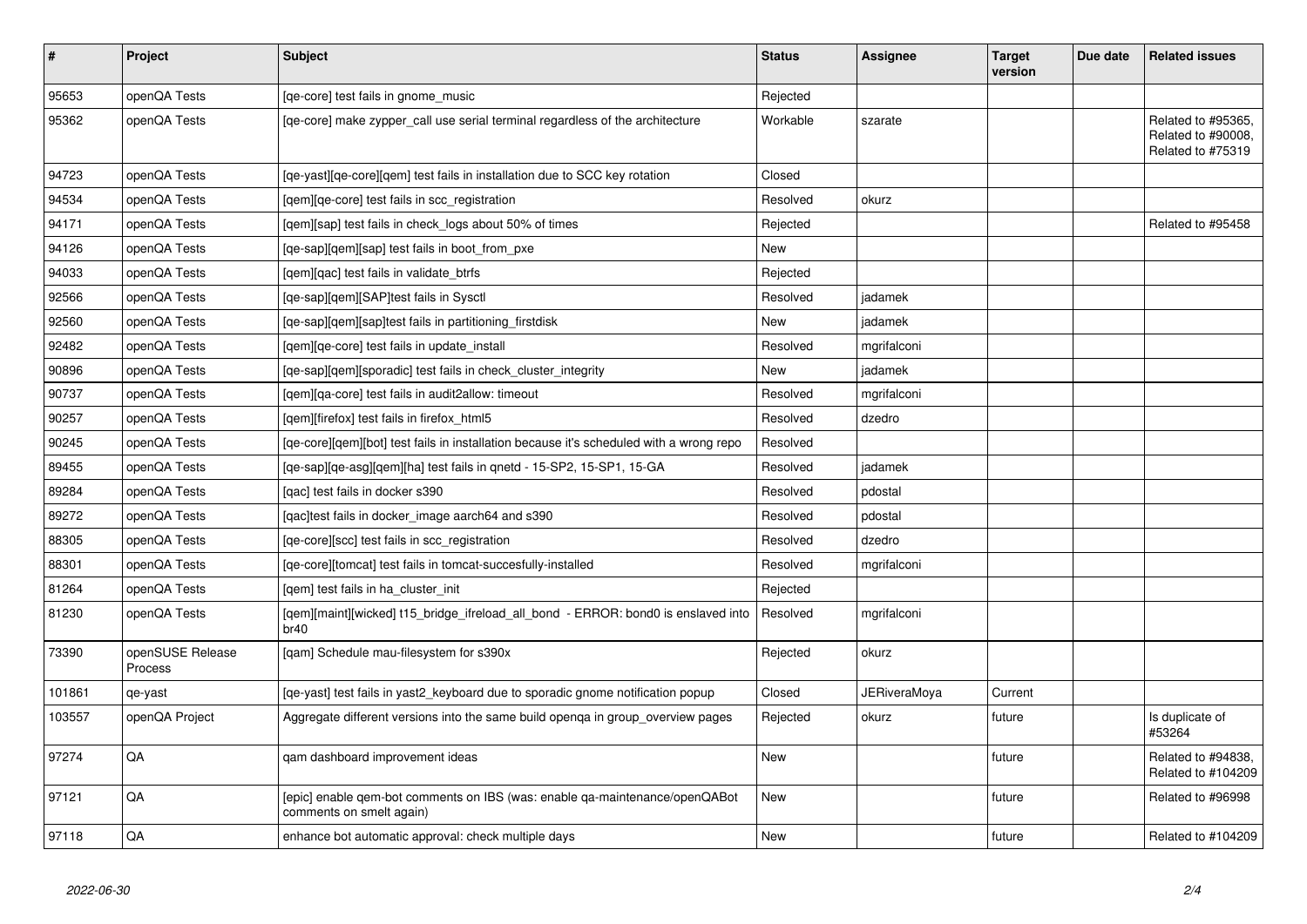| #      | Project      | <b>Subject</b>                                                                        | <b>Status</b> | Assignee      | <b>Target</b><br>version | Due date | <b>Related issues</b>                   |
|--------|--------------|---------------------------------------------------------------------------------------|---------------|---------------|--------------------------|----------|-----------------------------------------|
| 112277 | openQA Tests | [qe-core] test fails in update_install - rust test should not install cargo/rls       | In Progress   | dvenkatachala | QE-Core:<br>Ready        |          |                                         |
| 111296 | openQA Tests | [qe-core] test fails in iscsi_client                                                  | Resolved      | mgrifalconi   | QE-Core:<br>Ready        |          |                                         |
| 111207 | openQA Tests | [ge-core] test fails in firefox downloading                                           | Resolved      | mgrifalconi   | QE-Core:<br>Ready        |          |                                         |
| 110902 | openQA Tests | [ge-core]gam-minimal-full@s390x-zVM-vswitch-l3 multiple failures                      | Rejected      | mgrifalconi   | QE-Core:<br>Ready        |          | Is duplicate of<br>#99345               |
| 110842 | openQA Tests | [qe-core] test fails in update_install                                                | Resolved      | mgrifalconi   | QE-Core:<br>Ready        |          |                                         |
| 110665 | openQA Tests | [qe-core] test fails in firefox_html5 - unschedule firefox_html5 for now              | New           |               | QE-Core:<br>Ready        |          | Has duplicate<br>#110623                |
| 106633 | openQA Tests | [qe-core][productchange] test fails in libreoffice_mainmenu_favorites                 | Resolved      | VANASTASIADIS | QE-Core:<br>Ready        |          |                                         |
| 106326 | openQA Tests | [qe-core] test fails in config_services (qam-mail-server-thunderbird) on 15-SP3       | Resolved      | dzedro        | QE-Core:<br>Ready        |          |                                         |
| 101941 | openQA Tests | [qe-core] test fails in libreoffice_recent_documents                                  | Resolved      | dzedro        | QE-Core:<br>Ready        |          |                                         |
| 99591  | openQA Tests | [qe-core] many test called with qa_run.pm fail                                        | Resolved      | dzedro        | QE-Core:<br>Ready        |          | Related to #99714                       |
| 97016  | openQA Tests | [qe-core] test fails in sshd                                                          | Resolved      | geor          | QE-Core:<br>Ready        |          |                                         |
| 96989  | openQA Tests | [ga-core] test fails in rmt feature                                                   | Resolved      | mgrifalconi   | QE-Core:<br>Ready        |          |                                         |
| 95905  | openQA Tests | [qe-core][sporadic] test fails in 1_openssh - Wipe mau-qa_userspace_openssh           | Resolved      | geor          | QE-Core:<br>Ready        |          |                                         |
| 95759  | openQA Tests | [qe-core] test fails in first_boot                                                    | Resolved      | mgrifalconi   | QE-Core:<br>Ready        |          |                                         |
| 95691  | openQA Tests | [ge-core] test fails in grub2 test                                                    | Resolved      | dzedro        | QE-Core:<br>Ready        |          |                                         |
| 95365  | openQA Tests | [ge-core] move ncurses out of installation tests                                      | Resolved      | zluo          | QE-Core:<br>Ready        |          | Related to #95724,<br>Related to #95362 |
| 94264  | openQA Tests | [migration] test fails in boot_to_desktop in mru multipath tests sometimes            | Resolved      | dzedro        | QE-Core:<br>Ready        |          |                                         |
| 94177  | openQA Tests | [qe-core][qem][piglit] test fails in pidgin_IRC: Disconnected, session limit exceeded | Resolved      | tjyrinki suse | QE-Core:<br>Ready        |          | Related to #94288,<br>Related to #94441 |